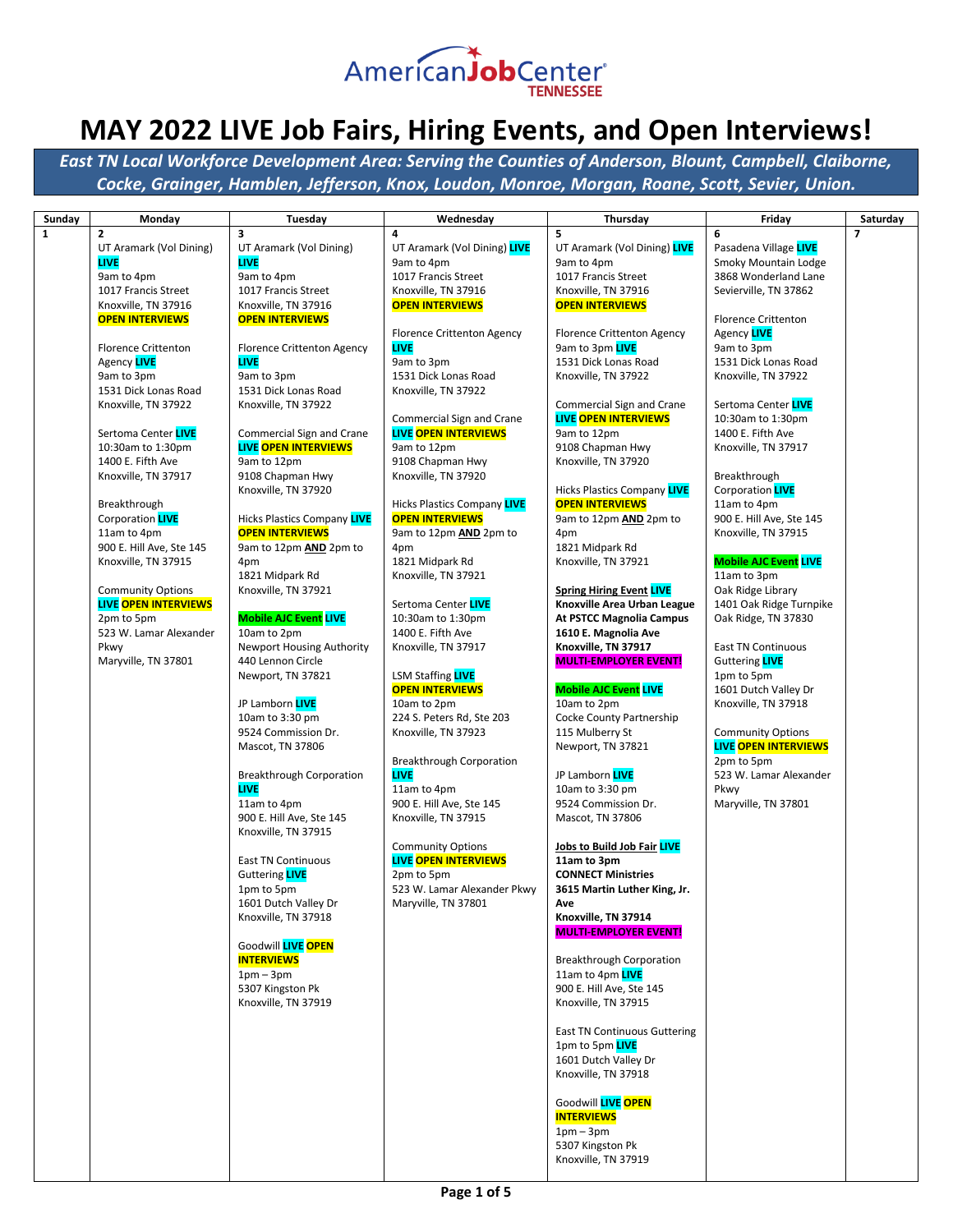

| Sunday | Monday                      | Tuesday                                          | Wednesday                                 | Thursday                                                  | Friday                                             | Saturday |
|--------|-----------------------------|--------------------------------------------------|-------------------------------------------|-----------------------------------------------------------|----------------------------------------------------|----------|
| 8      | 9                           | 10                                               | 11                                        | 12 <sup>2</sup>                                           | 13                                                 | 14       |
|        | UT Aramark (Vol Dining)     | UT Aramark (Vol Dining)                          | UT Aramark (Vol Dining) LIVE              | <b>Five Rivers Career Expo LIVE</b>                       | <b>Florence Crittenton</b>                         |          |
|        | <b>LIVE</b>                 | <b>LIVE</b>                                      | 9am to 4pm                                | 8:30am to 6pm                                             | Agency LIVE                                        |          |
|        | 9am to 4pm                  | 9am to 4pm                                       | 1017 Francis Street                       | <b>Walters State Comm. College</b>                        | 9am to 3pm                                         |          |
|        | 1017 Francis Street         | 1017 Francis Street                              | Knoxville, TN 37916                       | 500 S. Davy Crockett                                      | 1531 Dick Lonas Road                               |          |
|        | Knoxville, TN 37916         | Knoxville, TN 37916                              | <b>OPEN INTERVIEWS</b>                    | Parkway                                                   | Knoxville, TN 37922                                |          |
|        | <b>OPEN INTERVIEWS</b>      | <b>OPEN INTERVIEWS</b>                           |                                           | Morristown, TN 37813                                      |                                                    |          |
|        | <b>Florence Crittenton</b>  | <b>Florence Crittenton Agency</b>                | <b>Florence Crittenton Agency</b><br>LIVE | <b>Mobile AJC Onsite!</b><br><b>MULTI-EMPLOYER EVENT!</b> | Sertoma Center LIVE<br>10:30am to 1:30pm           |          |
|        | Agency LIVE                 | <b>LIVE</b>                                      | 9am to 3pm                                |                                                           | 1400 E. Fifth Ave                                  |          |
|        | 9am to 3pm                  | 9am to 3pm                                       | 1531 Dick Lonas Road                      | UT Aramark (Vol Dining) LIVE                              | Knoxville, TN 37917                                |          |
|        | 1531 Dick Lonas Road        | 1531 Dick Lonas Road                             | Knoxville, TN 37922                       | 9am to 4pm                                                |                                                    |          |
|        | Knoxville, TN 37922         | Knoxville, TN 37922                              |                                           | 1017 Francis Street                                       | Breakthrough                                       |          |
|        |                             |                                                  | Commercial Sign and Crane                 | Knoxville, TN 37916                                       | Corporation <b>LIVE</b>                            |          |
|        | Crossmark LIVE @ AJC        | Commercial Sign and Crane                        | <b>LIVE OPEN INTERVIEWS</b>               | <b>OPEN INTERVIEWS</b>                                    | 11am to 4pm                                        |          |
|        | 10am to 4pm                 | <b>LIVE OPEN INTERVIEWS</b>                      | 9am to 12pm                               |                                                           | 900 E. Hill Ave, Ste 145                           |          |
|        | 2700 Middlebrook Pk,        | 9am to 12pm                                      | 9108 Chapman Hwy                          | <b>Florence Crittenton Agency</b>                         | Knoxville, TN 37915                                |          |
|        | #100                        | 9108 Chapman Hwy                                 | Knoxville, TN 37920                       | <b>LIVE</b>                                               |                                                    |          |
|        | Knoxville, TN 37921         | Knoxville, TN 37920                              | <b>Hicks Plastics Company LIVE</b>        | 9am to 3pm<br>1531 Dick Lonas Road                        | <b>East TN Continuous</b><br>Guttering <b>LIVE</b> |          |
|        | Sertoma Center LIVE         | <b>Hicks Plastics Company LIVE</b>               | <b>OPEN INTERVIEWS</b>                    | Knoxville, TN 37922                                       | 1pm to 5pm                                         |          |
|        | 10:30am to 1:30pm           | <b>OPEN INTERVIEWS</b>                           | 9am to 12pm <b>AND</b> 2pm to             |                                                           | 1601 Dutch Valley Dr                               |          |
|        | 1400 E. Fifth Ave           | 9am to 12pm <b>AND</b> 2pm to                    | 4pm                                       | Commercial Sign and Crane                                 | Knoxville, TN 37918                                |          |
|        | Knoxville, TN 37917         | 4pm                                              | 1821 Midpark Rd                           | <b>LIVE OPEN INTERVIEWS</b>                               |                                                    |          |
|        |                             | 1821 Midpark Rd                                  | Knoxville, TN 37921                       | 9am to 12pm                                               | <b>Community Options</b>                           |          |
|        | Breakthrough                | Knoxville, TN 37921                              |                                           | 9108 Chapman Hwy                                          | <b>LIVE OPEN INTERVIEWS</b>                        |          |
|        | Corporation <b>LIVE</b>     |                                                  | Sertoma Center LIVE                       | Knoxville, TN 37920                                       | 2pm to 5pm                                         |          |
|        | 11am to 4pm                 | UT Facilities Services LIVE @                    | 10:30am to 1:30pm                         |                                                           | 523 W. Lamar Alexander                             |          |
|        | 900 E. Hill Ave, Ste 145    | AJC.                                             | 1400 E. Fifth Ave                         | Hicks Plastics Company LIVE                               | Pkwy                                               |          |
|        | Knoxville, TN 37915         | 10am to 12pm                                     | Knoxville, TN 37917                       | <b>OPEN INTERVIEWS</b>                                    | Maryville, TN 37801                                |          |
|        | <b>Community Options</b>    | 2700 Middlebrook Pk, #100<br>Knoxville, TN 37921 | <b>LSM Staffing LIVE</b>                  | 9am to 12pm AND 2pm to<br>4pm                             |                                                    |          |
|        | <b>LIVE OPEN INTERVIEWS</b> |                                                  | <b>OPEN INTERVIEWS</b>                    | 1821 Midpark Rd                                           |                                                    |          |
|        | 2pm to 5pm                  | JP Lamborn LIVE                                  | 10am to 2pm                               | Knoxville, TN 37921                                       |                                                    |          |
|        | 523 W. Lamar Alexander      | 10am to 3:30 pm                                  | 224 S. Peters Rd, Ste 203                 |                                                           |                                                    |          |
|        | Pkwy                        | 9524 Commission Dr.                              | Knoxville, TN 37923                       | JP Lamborn LIVE                                           |                                                    |          |
|        | Maryville, TN 37801         | Mascot, TN 37806                                 |                                           | 10am to 3:30 pm                                           |                                                    |          |
|        |                             |                                                  | <b>Breakthrough Corporation</b>           | 9524 Commission Dr.                                       |                                                    |          |
|        |                             | <b>Roane State Community</b>                     | <b>LIVE</b>                               | Mascot, TN 37806                                          |                                                    |          |
|        |                             | College (Oak Ridge Campus)<br>701 Briarcliff Ave | 11am to 4pm<br>900 E. Hill Ave, Ste 145   | <b>Breakthrough Corporation</b>                           |                                                    |          |
|        |                             | Oak Ridge, TN 37830                              | Knoxville, TN 37915                       | <b>LIVE</b>                                               |                                                    |          |
|        |                             | 12pm to 3pm                                      |                                           | 11am to 4pm                                               |                                                    |          |
|        |                             | <b>Mobile AJC Onsite!</b>                        | <b>Community Options</b>                  | 900 E. Hill Ave, Ste 145                                  |                                                    |          |
|        |                             | <b>MULTI-EMPLOYER EVENT!</b>                     | <b>LIVE OPEN INTERVIEWS</b>               | Knoxville, TN 37915                                       |                                                    |          |
|        |                             |                                                  | 2pm to 5pm                                |                                                           |                                                    |          |
|        |                             | <b>Breakthrough Corporation</b>                  | 523 W. Lamar Alexander Pkwy               | <b>East TN Continuous Guttering</b>                       |                                                    |          |
|        |                             | <b>LIVE</b>                                      | Maryville, TN 37801                       | <b>LIVE</b>                                               |                                                    |          |
|        |                             | 11am to 4pm                                      |                                           | 1pm to 5pm                                                |                                                    |          |
|        |                             | 900 E. Hill Ave, Ste 145<br>Knoxville, TN 37915  |                                           | 1601 Dutch Valley Dr<br>Knoxville, TN 37918               |                                                    |          |
|        |                             |                                                  |                                           |                                                           |                                                    |          |
|        |                             | East TN Continuous                               |                                           | One Stop Re-entry Shop                                    |                                                    |          |
|        |                             | Guttering <b>LIVE</b>                            |                                           | LIVE @ AJC                                                |                                                    |          |
|        |                             | 1pm to 5pm                                       |                                           | 1pm to 3pm                                                |                                                    |          |
|        |                             | 1601 Dutch Valley Dr                             |                                           | 2700 Middlebrook Pk, #100                                 |                                                    |          |
|        |                             | Knoxville, TN 37918                              |                                           | Knoxville, TN 37921                                       |                                                    |          |
|        |                             |                                                  |                                           | *** Justice Involved Hiring                               |                                                    |          |
|        |                             | Goodwill LIVE OPEN                               |                                           | Event!<br><b>MULTI-EMPLOYER EVENT!</b>                    |                                                    |          |
|        |                             | <b>INTERVIEWS</b><br>$1pm-3pm$                   |                                           |                                                           |                                                    |          |
|        |                             | 5307 Kingston Pk                                 |                                           | Goodwill LIVE OPEN                                        |                                                    |          |
|        |                             | Knoxville, TN 37919                              |                                           | <b>INTERVIEWS</b>                                         |                                                    |          |
|        |                             |                                                  |                                           | $1pm-3pm$                                                 |                                                    |          |
|        |                             |                                                  |                                           | 5307 Kingston Pk                                          |                                                    |          |
|        |                             |                                                  |                                           | Knoxville, TN 37919                                       |                                                    |          |
|        |                             |                                                  |                                           |                                                           |                                                    |          |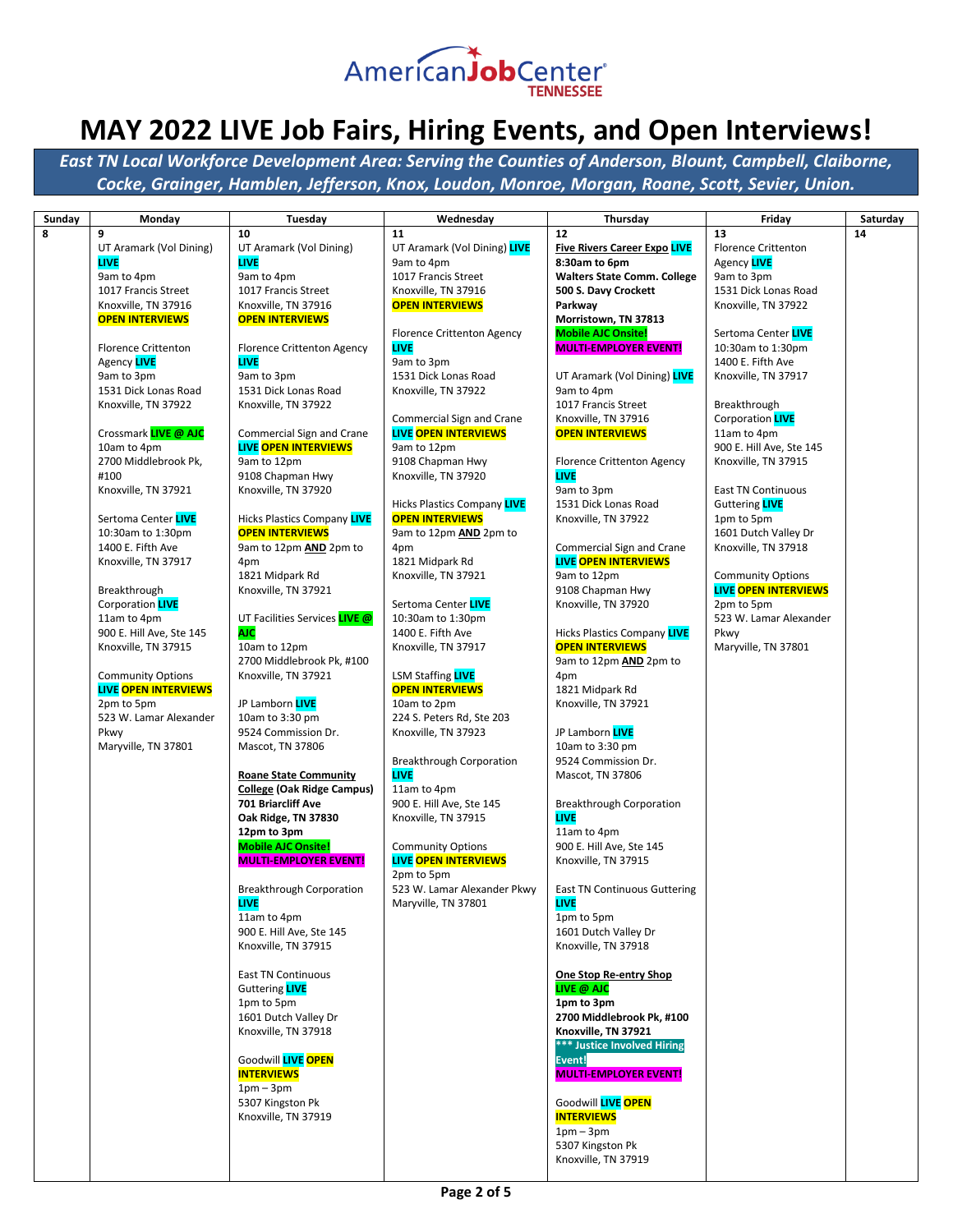

*East TN Local Workforce Development Area: Serving the Counties of Anderson, Blount, Campbell, Claiborne, Cocke, Grainger, Hamblen, Jefferson, Knox, Loudon, Monroe, Morgan, Roane, Scott, Sevier, Union.*

|              |                                        |                                                          |                                                  | Thursday                               |                                  | Saturday |
|--------------|----------------------------------------|----------------------------------------------------------|--------------------------------------------------|----------------------------------------|----------------------------------|----------|
| Sunday<br>15 | Monday<br>16                           | Tuesday<br>17                                            | Wednesday<br>18                                  | 19                                     | Friday<br>20                     | 21       |
|              |                                        | UT Aramark (Vol Dining)                                  | UT Aramark (Vol Dining) LIVE                     |                                        |                                  |          |
|              | UT Aramark (Vol Dining)<br><b>LIVE</b> |                                                          |                                                  | UT Aramark (Vol Dining)<br><b>LIVE</b> | <b>Florence Crittenton</b>       |          |
|              | 9am to 4pm                             | 9am to 4pm <b>LIVE</b><br>1017 Francis Street            | 9am to 4pm<br>1017 Francis Street                | 9am to 4pm                             | Agency LIVE<br>9am to 3pm        |          |
|              | 1017 Francis Street                    | Knoxville, TN 37916                                      | Knoxville, TN 37916                              | 1017 Francis Street                    | 1531 Dick Lonas Road             |          |
|              | Knoxville, TN 37916                    | <b>OPEN INTERVIEWS</b>                                   | <b>OPEN INTERVIEWS</b>                           | Knoxville, TN 37916                    | Knoxville, TN 37922              |          |
|              |                                        |                                                          |                                                  |                                        |                                  |          |
|              | <b>OPEN INTERVIEWS</b>                 |                                                          |                                                  | <b>OPEN INTERVIEWS</b>                 | <b>Mobile AJC Event</b>          |          |
|              |                                        | Commercial Sign and Crane<br><b>LIVE OPEN INTERVIEWS</b> | <b>Florence Crittenton Agency</b><br><b>LIVE</b> |                                        | <b>LIVE</b>                      |          |
|              | <b>Florence Crittenton</b>             |                                                          |                                                  | Commercial Sign & Crane                |                                  |          |
|              | Agency LIVE                            | 9am to 12pm                                              | 9am to 3pm                                       | <b>LIVE OPEN INTERVIEWS</b>            | 11am to 2pm                      |          |
|              | 9am to 3pm                             | 9108 Chapman Hwy                                         | 1531 Dick Lonas Road                             | 9am to 12pm                            | <b>TACO BELL HIRING!</b>         |          |
|              | 1531 Dick Lonas Road                   | Knoxville, TN 37920                                      | Knoxville, TN 37922                              | 9108 Chapman Hwy                       | 761 US 321 South                 |          |
|              | Knoxville, TN 37922                    |                                                          |                                                  | Knoxville, TN 37920                    | Lenoir City, TN 37771            |          |
|              |                                        | <b>Hicks Plastics Company</b>                            | Commercial Sign and Crane                        |                                        |                                  |          |
|              | <b>Mobile AJC Event LIVE</b>           | <b>LIVE OPEN INTERVIEWS</b>                              | <b>LIVE OPEN INTERVIEWS</b>                      | <b>Hicks Plastics Company</b>          | Sertoma Center <mark>LIVE</mark> |          |
|              | 10am to 4pm                            | 9am to 12pm, 2pm to 4pm                                  | 9am to 12pm                                      | <b>LIVE OPEN INTERVIEWS</b>            | 10:30am to 1:30pm                |          |
|              | <b>DENSO MFG HIRING!</b>               | 1821 Midpark Rd                                          | 9108 Chapman Hwy                                 | 9am to 12pm AND 2pm to                 | 1400 E. Fifth Ave                |          |
|              | 1075 Cosby Hwy                         | Knoxville, TN 37921                                      | Knoxville, TN 37920                              | 4pm                                    | Knoxville, TN 37917              |          |
|              | Newport, TN 37821                      |                                                          |                                                  | 1821 Midpark Rd                        |                                  |          |
|              |                                        | <b>Florence Crittenton Agency</b>                        | <b>Hicks Plastics Company LIVE</b>               | Knoxville, TN 37921                    | Breakthrough                     |          |
|              | Sertoma Center LIVE                    | 9am to 3pm LIVE                                          | <b>OPEN INTERVIEWS</b>                           |                                        | Corporation <b>LIVE</b>          |          |
|              | 10:30am to 1:30pm                      | 1531 Dick Lonas Road                                     | 9am to 12pm AND 2pm to                           | <b>Florence Crittenton</b>             | 11am to 4pm                      |          |
|              | 1400 E. Fifth Ave                      | Knoxville, TN 37922                                      | 4pm                                              | Agency LIVE                            | 900 E. Hill Ave, Ste             |          |
|              | Knoxville, TN 37917                    |                                                          | 1821 Midpark Rd                                  | 9am to 3pm                             | 145                              |          |
|              |                                        | <b>Sherwin Williams LIVE</b>                             | Knoxville, TN 37921                              | 1531 Dick Lonas Road                   | Knoxville, TN 37915              |          |
|              | Breakthrough Corporation               | <b>Resume Building &amp;</b>                             |                                                  | Knoxville, TN 37922                    |                                  |          |
|              | <b>LIVE</b>                            | <b>Interviewing Skills</b>                               | Sertoma Center LIVE                              |                                        | <b>East TN Continuous</b>        |          |
|              | 11am to 4pm                            | Workshop                                                 | 10:30am to 1:30pm                                | JP Lamborn LIVE                        | Guttering LIVE                   |          |
|              | 900 E. Hill Ave, Ste 145               | 9:30am to 11:30 am                                       | 1400 E. Fifth Ave                                | 10am to 3:30 pm                        | 1pm to 5pm                       |          |
|              | Knoxville, TN 37915                    | 2700 Middlebrook Pk,                                     | Knoxville, TN 37917                              | 9524 Commission Dr.                    | 1601 Dutch Valley Dr             |          |
|              |                                        | #100                                                     |                                                  | Mascot, TN 37806                       | Knoxville, TN 37918              |          |
|              | <b>Community Options</b>               | Knoxville, TN 37921                                      | <b>LSM Staffing LIVE</b>                         |                                        |                                  |          |
|              | <b>LIVE OPEN INTERVIEWS</b>            | <b>EMPLOYER WORKSHOP!</b>                                | <b>OPEN INTERVIEWS</b>                           | <b>Breakthrough Corporation</b>        | <b>Community Options</b>         |          |
|              | 2pm to 5pm                             |                                                          | 10am to 2pm                                      | <b>LIVE</b>                            | <b>LIVE OPEN</b>                 |          |
|              | 523 W. Lamar Alexander                 | JP Lamborn LIVE                                          | 224 S. Peters Rd, Ste 203                        | 11am to 4pm                            | <b>INTERVIEWS</b>                |          |
|              | Pkwy                                   | 10am to 3:30 pm                                          | Knoxville, TN 37923                              | 900 E. Hill Ave, Ste 145               | 2pm to 5pm                       |          |
|              | Maryville, TN 37801                    | 9524 Commission Dr.                                      |                                                  | Knoxville, TN 37915                    | 523 W. Lamar                     |          |
|              |                                        | Mascot, TN 37806                                         | <b>Breakthrough Corporation</b>                  |                                        | Alexander Pkwy                   |          |
|              |                                        |                                                          | <b>LIVE</b>                                      | Sevierville Job Fair LIVE              | Maryville, TN 37801              |          |
|              |                                        | <b>Mobile AJC Event LIVE</b>                             | 11am to 4pm                                      | @ AJC                                  |                                  |          |
|              |                                        | 11am to 2pm                                              | 900 E. Hill Ave, Ste 145                         | 10am-12pm; 1pm to 3pm                  |                                  |          |
|              |                                        | <b>TACO BELL HIRING!</b>                                 | Knoxville, TN 37915                              | 1216 Graduate Drive                    |                                  |          |
|              |                                        | 2612 Alcoa Hwy                                           |                                                  | Sevierville, TN 37862                  |                                  |          |
|              |                                        | Alcoa, TN 37701                                          | <b>Community Options</b>                         | <b>MULTI-EMPLOYER</b>                  |                                  |          |
|              |                                        |                                                          | <b>LIVE OPEN INTERVIEWS</b>                      | <b>EVENT!</b>                          |                                  |          |
|              |                                        | <b>Breakthrough Corporation</b>                          | 2pm to 5pm                                       |                                        |                                  |          |
|              |                                        | 11am to 4pm LIVE                                         | 523 W. Lamar Alexander                           | <b>East TN Continuous</b>              |                                  |          |
|              |                                        | 900 E. Hill Ave, Ste 145                                 | Pkwy                                             | Guttering LIVE                         |                                  |          |
|              |                                        | Knoxville, TN 37915                                      | Maryville, TN 37801                              | 1pm to 5pm                             |                                  |          |
|              |                                        |                                                          |                                                  | 1601 Dutch Valley Dr                   |                                  |          |
|              |                                        | <b>Luttrell Staffing</b>                                 | YOUTH RESOURCE/JOB FAIR                          | Knoxville, TN 37918                    |                                  |          |
|              |                                        | LIVE @ AJC                                               | <b>LIVE @ AJC KNOXVILLE</b>                      |                                        |                                  |          |
|              |                                        | 12pm to 4pm                                              | 3pm to 7pm                                       | Goodwill LIVE OPEN                     |                                  |          |
|              |                                        | 136 S Illinois Ave                                       | 2700 Middlebrook Pk, #100                        | <b>INTERVIEWS</b>                      |                                  |          |
|              |                                        | Oak Ridge, TN 37830                                      | Knoxville, TN 37921                              | $1pm-3pm$                              |                                  |          |
|              |                                        |                                                          | <b>MULTI-EMPLOYER EVENT!</b>                     | 5307 Kingston Pk                       |                                  |          |
|              |                                        | East TN Continuous                                       |                                                  | Knoxville, TN 37919                    |                                  |          |
|              |                                        | Guttering <b>LIVE</b>                                    |                                                  |                                        |                                  |          |
|              |                                        | 1pm to 5pm                                               |                                                  |                                        |                                  |          |
|              |                                        | 1601 Dutch Valley Dr                                     |                                                  |                                        |                                  |          |
|              |                                        | Knoxville, TN 37918                                      |                                                  |                                        |                                  |          |
|              |                                        |                                                          |                                                  |                                        |                                  |          |
|              |                                        | Goodwill LIVE OPEN                                       |                                                  |                                        |                                  |          |
|              |                                        | <b>INTERVIEWS</b>                                        |                                                  |                                        |                                  |          |
|              |                                        | $1pm-3pm$                                                |                                                  |                                        |                                  |          |
|              |                                        | 5307 Kingston Pk                                         |                                                  |                                        |                                  |          |

Knoxville, TN 37919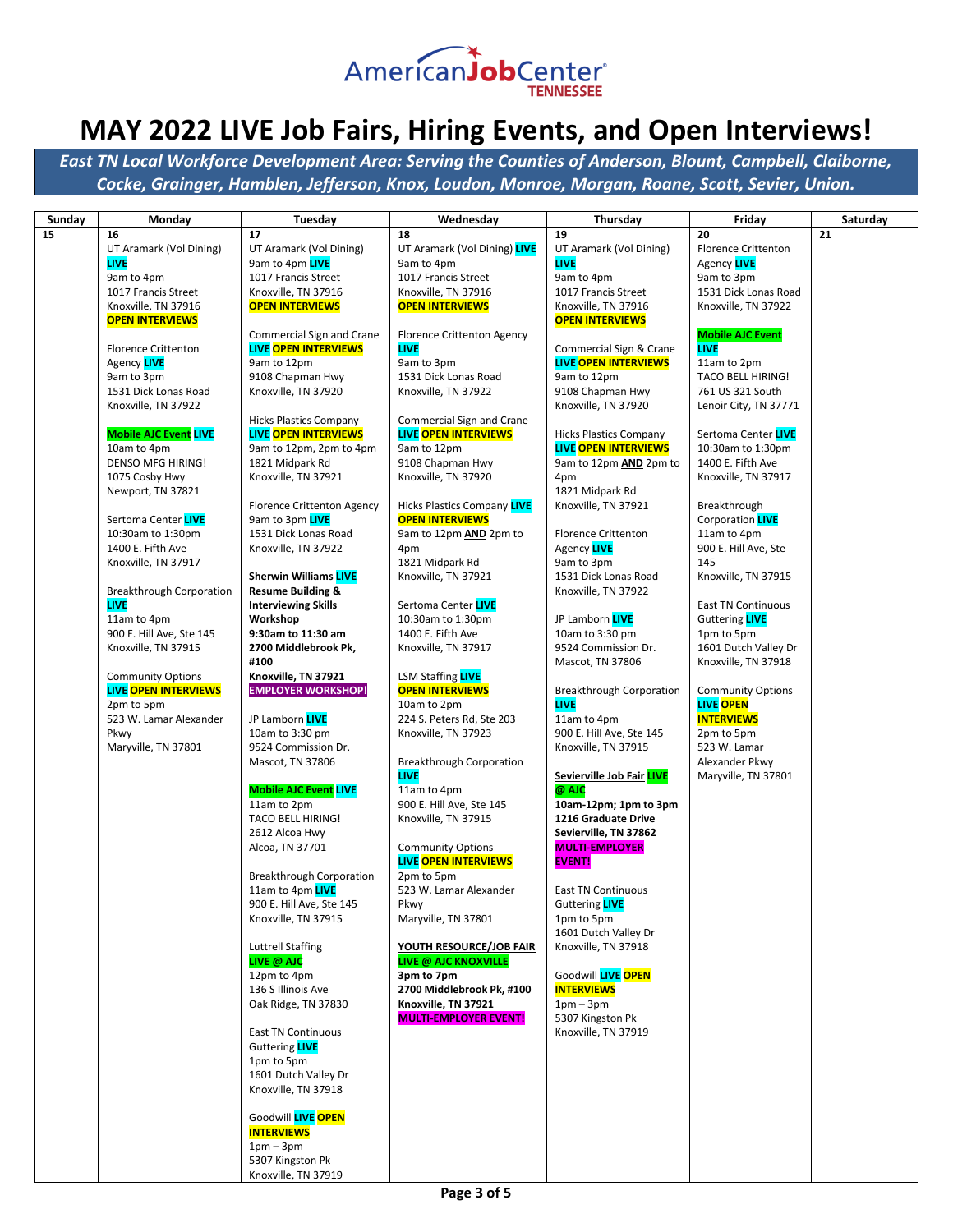

| Sunday | Monday                                         | Tuesday                             | Wednesday                                       | <b>Thursday</b>                     | Friday                                 | Saturday |
|--------|------------------------------------------------|-------------------------------------|-------------------------------------------------|-------------------------------------|----------------------------------------|----------|
| 22     | 23                                             | 24                                  | 25                                              | 26                                  | 27                                     | 28       |
|        | UT Aramark (Vol Dining)                        | UT Aramark (Vol Dining)             | UT Aramark (Vol Dining) LIVE                    | UT Aramark (Vol Dining) LIVE        | <b>Florence Crittenton</b>             |          |
|        | <b>LIVE</b>                                    | <b>LIVE</b>                         | 9am to 4pm                                      | 9am to 4pm                          | Agency LIVE                            |          |
|        | 9am to 4pm                                     | 9am to 4pm                          | 1017 Francis Street                             | 1017 Francis Street                 | 9am to 3pm                             |          |
|        | 1017 Francis Street                            | 1017 Francis Street                 | Knoxville, TN 37916                             | Knoxville, TN 37916                 | 1531 Dick Lonas Road                   |          |
|        | Knoxville, TN 37916                            | Knoxville, TN 37916                 | <b>OPEN INTERVIEWS</b>                          | <b>OPEN INTERVIEWS</b>              | Knoxville, TN 37922                    |          |
|        | <b>OPEN INTERVIEWS</b>                         | <b>OPEN INTERVIEWS</b>              |                                                 |                                     |                                        |          |
|        |                                                |                                     | Commercial Sign and Crane                       | Commercial Sign and Crane           | Sertoma Center LIVE                    |          |
|        | <b>Florence Crittenton</b>                     | Commercial Sign and Crane           | <b>LIVE OPEN INTERVIEWS</b>                     | <b>LIVE OPEN INTERVIEWS</b>         | 10:30am to 1:30pm<br>1400 E. Fifth Ave |          |
|        | Agency LIVE<br>9am to 3pm                      | LIVE OPEN INTERVIEWS<br>9am to 12pm | 9am to 12pm<br>9108 Chapman Hwy                 | 9am to 12pm<br>9108 Chapman Hwy     | Knoxville, TN 37917                    |          |
|        | 1531 Dick Lonas Road                           | 9108 Chapman Hwy                    | Knoxville, TN 37920                             | Knoxville, TN 37920                 |                                        |          |
|        | Knoxville, TN 37922                            | Knoxville, TN 37920                 |                                                 |                                     | Breakthrough                           |          |
|        |                                                |                                     | <b>Hicks Plastics Company LIVE</b>              | <b>Hicks Plastics Company LIVE</b>  | Corporation <b>LIVE</b>                |          |
|        | Sweetwater Public Library                      | <b>Hicks Plastics Company</b>       | <b>OPEN INTERVIEWS</b>                          | <b>OPEN INTERVIEWS</b>              | 11am to 4pm                            |          |
|        | <b>LIVE</b>                                    | <b>LIVE OPEN INTERVIEWS</b>         | 9am to 12pm AND 2pm to                          | 9am to 12pm AND 2pm to              | 900 E. Hill Ave, Ste 145               |          |
|        | 10am to 1pm                                    | 9am to 12pm AND 2pm to              | 4pm                                             | 4pm                                 | Knoxville, TN 37915                    |          |
|        | 210 Mayes Ave                                  | 4pm                                 | 1821 Midpark Rd                                 | 1821 Midpark Rd                     |                                        |          |
|        | Sweetwater, TN 37874                           | 1821 Midpark Rd                     | Knoxville, TN 37921                             | Knoxville, TN 37921                 | <b>East TN Continuous</b>              |          |
|        | <b>Mobile AJC Onsite!</b>                      | Knoxville, TN 37921                 |                                                 |                                     | Guttering <b>LIVE</b>                  |          |
|        |                                                |                                     | <b>Florence Crittenton Agency</b>               | <b>Florence Crittenton Agency</b>   | 1pm to 5pm                             |          |
|        | Sertoma Center LIVE                            | <b>Florence Crittenton Agency</b>   | <b>LIVE</b>                                     | <b>LIVE</b>                         | 1601 Dutch Valley Dr                   |          |
|        | 10:30am to 1:30pm                              | LIVE                                | 9am to 3pm                                      | 9am to 3pm                          | Knoxville, TN 37918                    |          |
|        | 1400 E. Fifth Ave                              | 9am to 3pm                          | 1531 Dick Lonas Road                            | 1531 Dick Lonas Road                |                                        |          |
|        | Knoxville, TN 37917                            | 1531 Dick Lonas Road                | Knoxville, TN 37922                             | Knoxville, TN 37922                 |                                        |          |
|        |                                                | Knoxville, TN 37922                 | Sertoma Center LIVE                             |                                     |                                        |          |
|        | <b>Breakthrough Corporation</b><br><b>LIVE</b> | JP Lamborn LIVE                     | 10:30am to 1:30pm                               | JP Lamborn LIVE                     |                                        |          |
|        | 11am to 4pm                                    | 10am to 3:30 pm                     | 1400 E. Fifth Ave                               | 10am to 3:30 pm                     |                                        |          |
|        | 900 E. Hill Ave, Ste 145                       | 9524 Commission Dr.                 | Knoxville, TN 37917                             | 9524 Commission Dr.                 |                                        |          |
|        | Knoxville, TN 37915                            | Mascot, TN 37806                    |                                                 | Mascot, TN 37806                    |                                        |          |
|        |                                                |                                     | <b>LSM Staffing LIVE</b>                        |                                     |                                        |          |
|        |                                                | <b>Breakthrough Corporation</b>     | <b>OPEN INTERVIEWS</b>                          | <b>Breakthrough Corporation</b>     |                                        |          |
|        |                                                | <b>LIVE</b>                         | 10am to 2pm                                     | <b>LIVE</b>                         |                                        |          |
|        |                                                | 11am to 4pm                         | 224 S. Peters Rd, Ste 203                       | 11am to 4pm                         |                                        |          |
|        |                                                | 900 E. Hill Ave, Ste 145            | Knoxville, TN 37923                             | 900 E. Hill Ave, Ste 145            |                                        |          |
|        |                                                | Knoxville, TN 37915                 |                                                 | Knoxville, TN 37915                 |                                        |          |
|        |                                                |                                     | <b>Breakthrough Corporation</b>                 |                                     |                                        |          |
|        |                                                | Omega Plastics <b>LIVE @ AJC</b>    | <b>LIVE</b>                                     | <b>East TN Continuous Guttering</b> |                                        |          |
|        |                                                | 12pm to 4pm                         | 11am to 4pm                                     | <b>LIVE</b>                         |                                        |          |
|        |                                                | 136 S Illinois Ave                  | 900 E. Hill Ave, Ste 145<br>Knoxville, TN 37915 | 1pm to 5pm<br>1601 Dutch Valley Dr  |                                        |          |
|        |                                                | Oak Ridge, TN 37830                 |                                                 | Knoxville, TN 37918                 |                                        |          |
|        |                                                | <b>East TN Continuous</b>           |                                                 |                                     |                                        |          |
|        |                                                | Guttering <b>LIVE</b>               |                                                 | Goodwill LIVE OPEN                  |                                        |          |
|        |                                                | 1pm to 5pm                          |                                                 | <b>INTERVIEWS</b>                   |                                        |          |
|        |                                                | 1601 Dutch Valley Dr                |                                                 | $1pm-3pm$                           |                                        |          |
|        |                                                | Knoxville, TN 37918                 |                                                 | 5307 Kingston Pk                    |                                        |          |
|        |                                                |                                     |                                                 | Knoxville, TN 37919                 |                                        |          |
|        |                                                | Goodwill LIVE OPEN                  |                                                 |                                     |                                        |          |
|        |                                                | <b>INTERVIEWS</b>                   |                                                 |                                     |                                        |          |
|        |                                                | $1pm-3pm$                           |                                                 |                                     |                                        |          |
|        |                                                | 5307 Kingston Pk                    |                                                 |                                     |                                        |          |
|        |                                                | Knoxville, TN 37919                 |                                                 |                                     |                                        |          |
|        |                                                |                                     |                                                 |                                     |                                        |          |
|        |                                                |                                     |                                                 |                                     |                                        |          |
|        |                                                |                                     |                                                 |                                     |                                        |          |
|        |                                                |                                     |                                                 |                                     |                                        |          |
|        |                                                |                                     |                                                 |                                     |                                        |          |
|        |                                                |                                     |                                                 |                                     |                                        |          |
|        |                                                |                                     |                                                 |                                     |                                        |          |
|        |                                                |                                     |                                                 |                                     |                                        |          |
|        |                                                |                                     |                                                 |                                     |                                        |          |
|        |                                                |                                     |                                                 |                                     |                                        |          |
|        |                                                |                                     |                                                 |                                     |                                        |          |